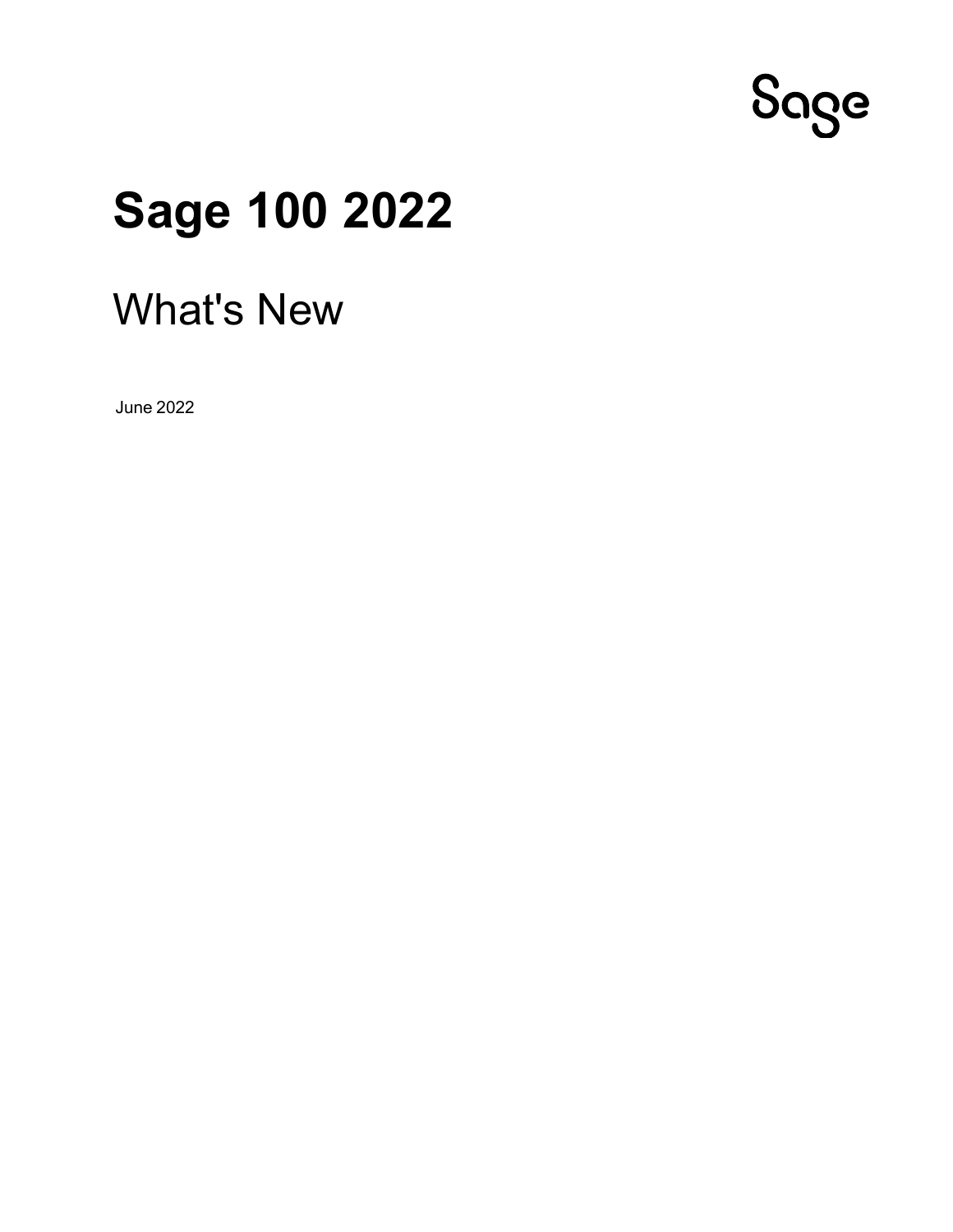This is a publication of Sage Software, Inc.

© 2022 The Sage Group plc or its licensors. All rights reserved. Sage, Sage logos, and Sage product and service names mentioned herein are the trademarks of The Sage Group plc or its licensors. All other trademarks are the property of their respective owners.

Last updated: June 7, 2022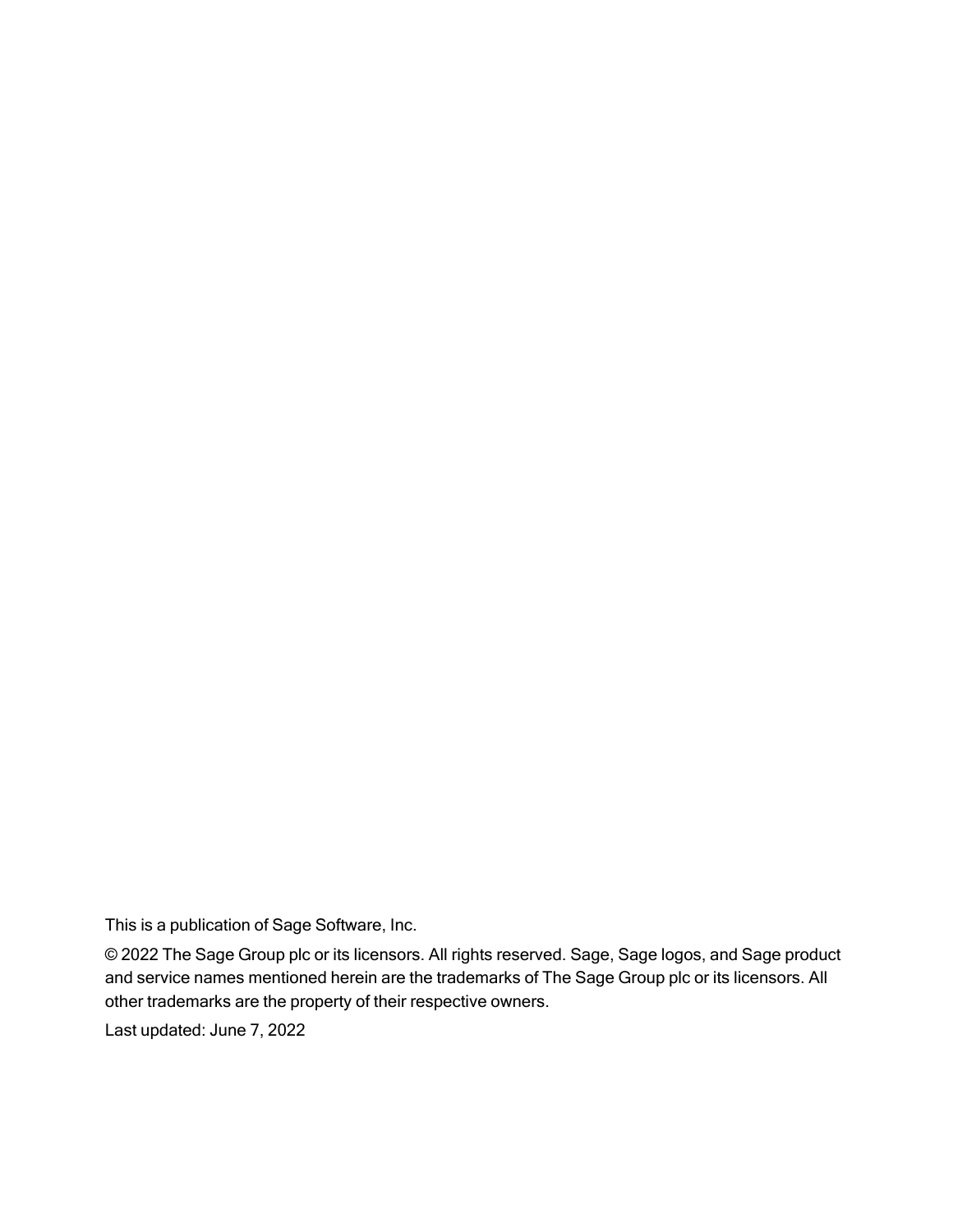# **Contents**

| Production Management material contracts and a series of the series of the series of the series of the series o |  |
|-----------------------------------------------------------------------------------------------------------------|--|
|                                                                                                                 |  |
|                                                                                                                 |  |
|                                                                                                                 |  |
|                                                                                                                 |  |
|                                                                                                                 |  |
|                                                                                                                 |  |
| 14                                                                                                              |  |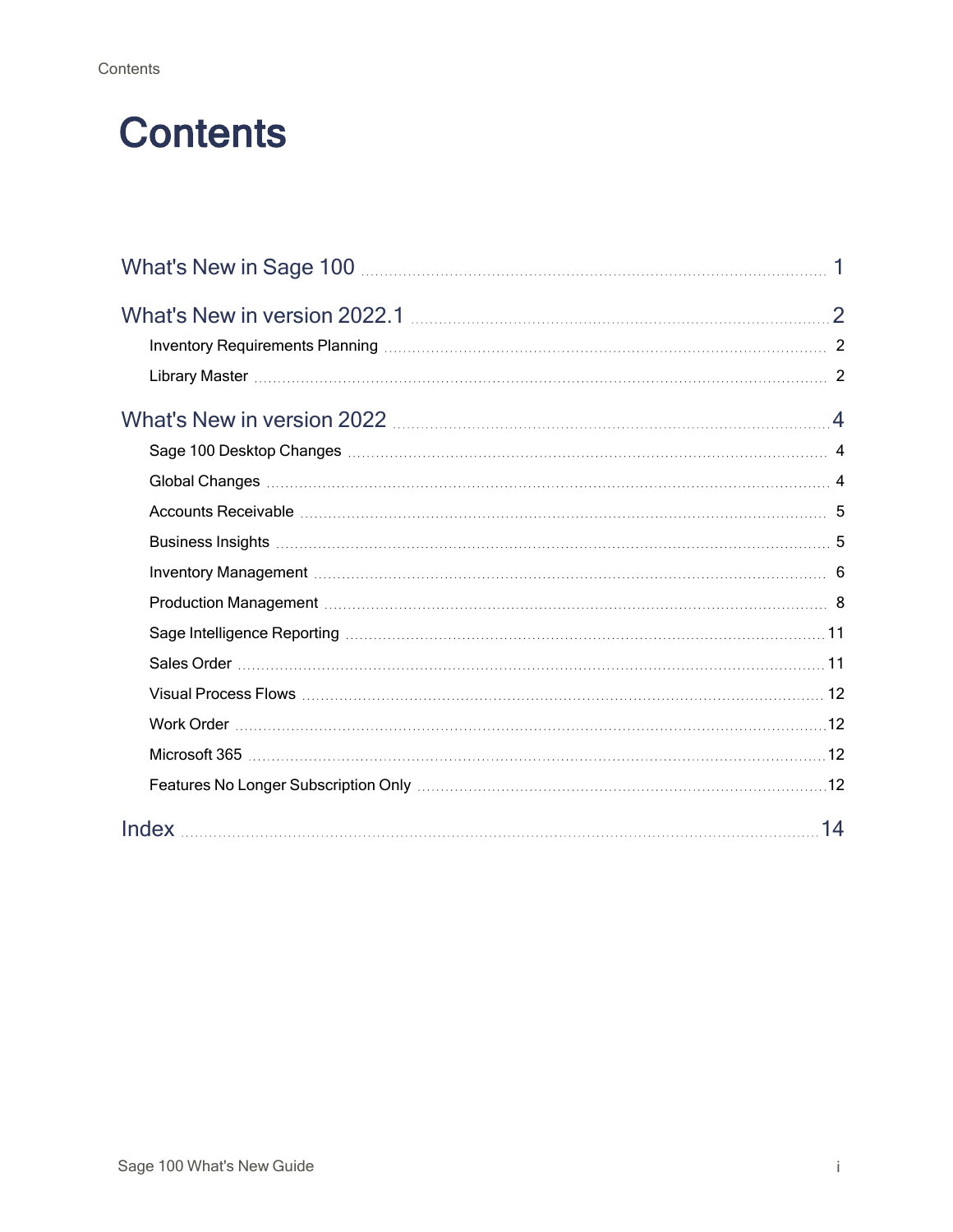# <span id="page-3-0"></span>Introduction

This document describes the enhancements added in Sage 100 version 2022 and subsequent updates. Changes to the Sage 100 Desktop are listed first, followed by global changes, module-specific changes, any updates to Microsoft 365 integration, retired features, and then a list of features that are now available for the non-subscription version of Sage 100.

Depending on your purchase agreement, some features described here may not be available in your product.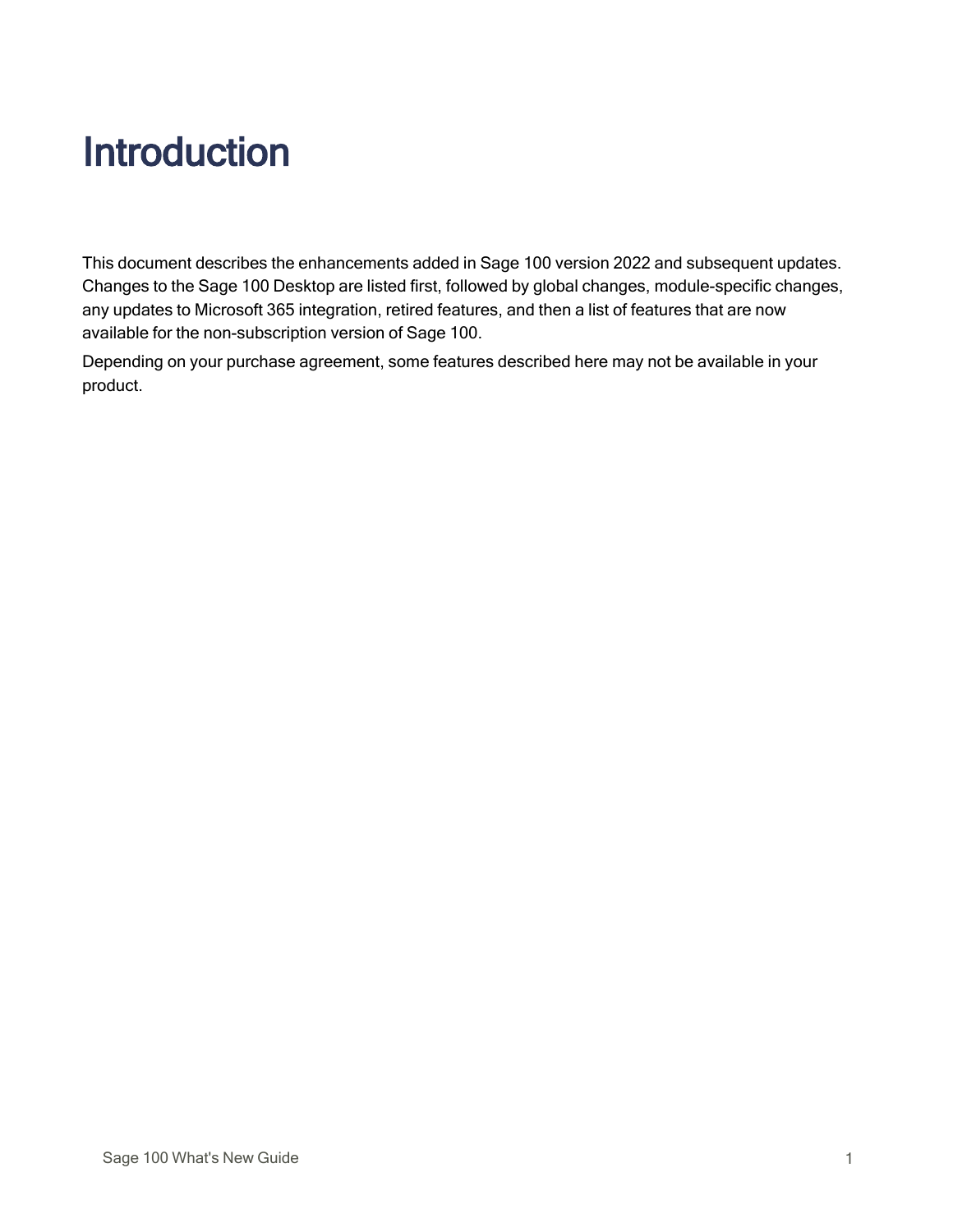# <span id="page-4-0"></span>What's New in version 2022.1

<span id="page-4-1"></span>The following enhancements were added in update 1 for Sage 100 2022.

## Inventory Requirements Planning

The Inventory Requirements Planning (IRP) module is now compatible with the version of Production Management that was released in Sage 100 2022. The updated version of Inventory Requirements Planning is automatically installed with update 1 if you have the Production Management module installed. Inventory Requirements Planning is automatically registered if Production Management is registered, so you do not need a new license key.

#### Data Conversion and Material Requirements Planning

If you already have the Material Requirements Planning (MRP) module installed, Inventory Requirements Planning is still installed, but you cannot have both modules activated for the same company at the same time. Activating IRP for a company deactivates MRP for that company.

When you open Inventory Requirements Planning Options, you will be asked if you want to convert your MRP data to IRP data. If you convert your MRP data, your MRP data files are deleted after the conversion process is compete. You can choose not to convert your MRP data and proceed with the IRP setup, and this will remove your MRP data.

### Maintain Projected Demands

Maintain Projected Demands has been added to the Main menu. You can use Maintain Projected Demands to manually enter demand information before generating the IRP data file that's used to show demand and create work tickets and purchase orders.

# <span id="page-4-2"></span>Library Master

The following enhancements were added in the Library Master module.

### Data File Display and Maintenance Updates

The following changes have been made in Data File Display and Maintenance: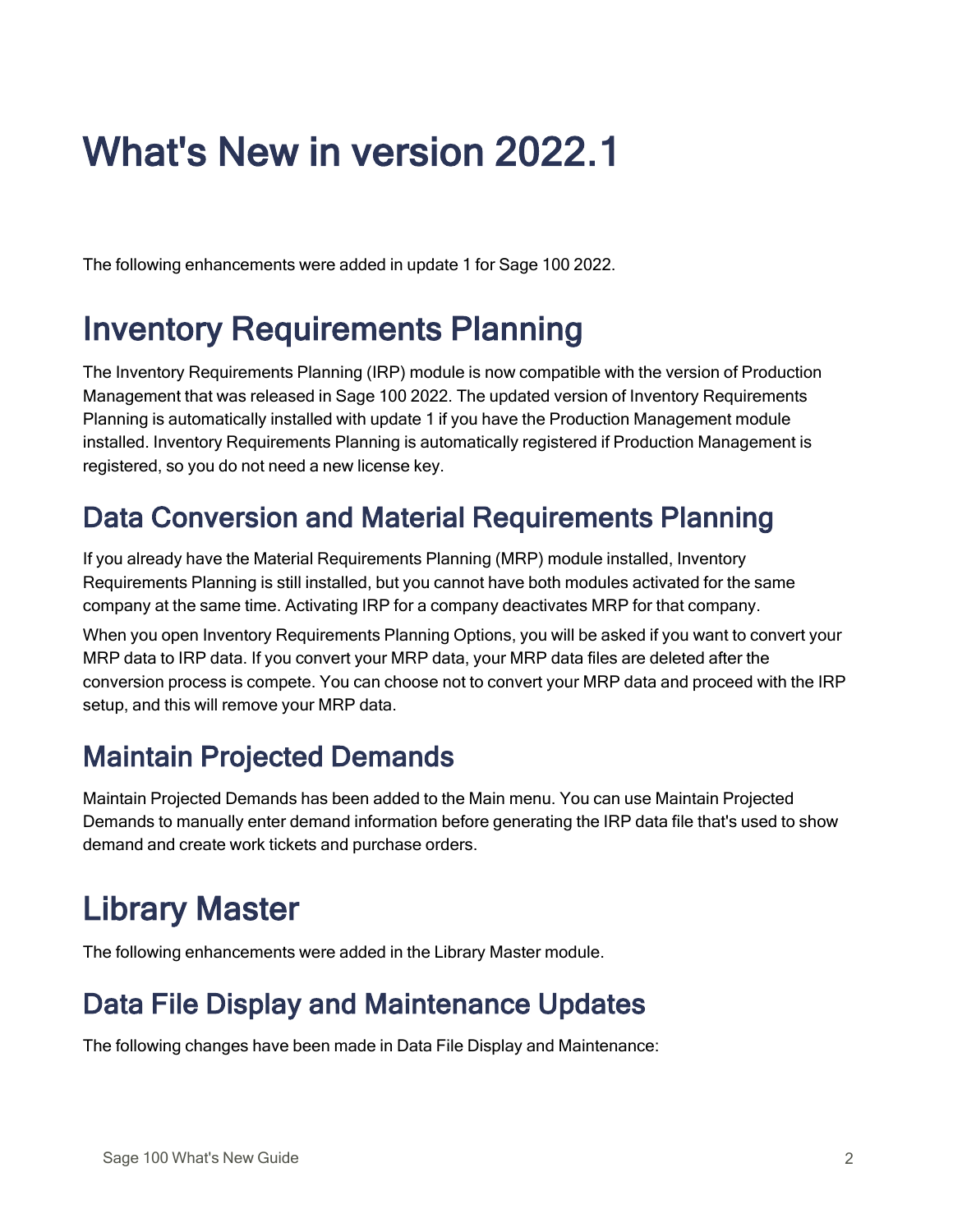- Two new options have been added to the Operator list in the Filter window:
	- Contains CRLF: Use this operator to find records that contain carriage return/line feed characters.
	- Non Printable: Use this operator to find records that contain non-printable characters.
- In the Select Fields window, you can select up to 25 fields to display in columns in the Key Scan window.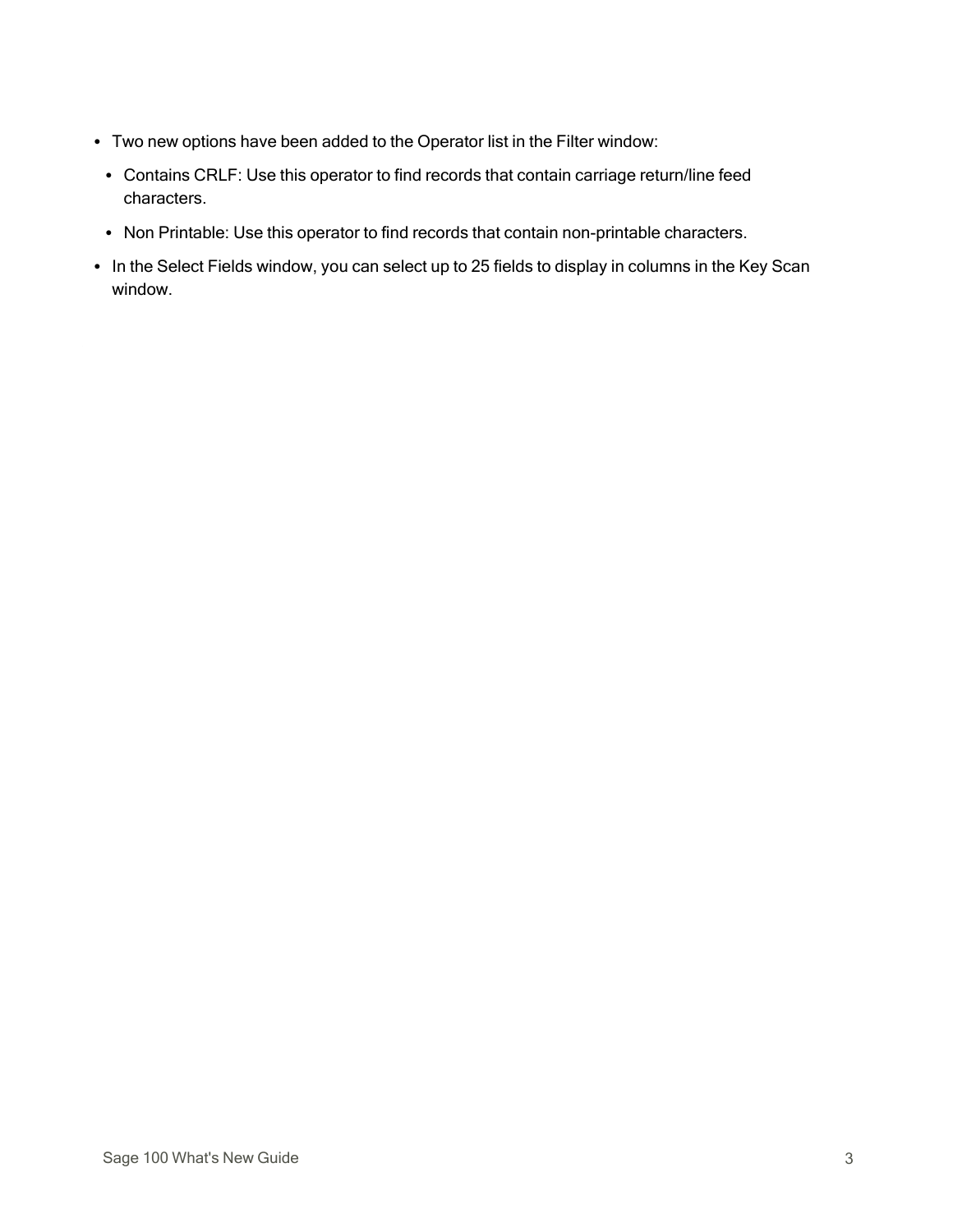# <span id="page-6-0"></span>What's New in version 2022

<span id="page-6-1"></span>The following enhancements were added in Sage 100 2022.

## Sage 100 Desktop Changes

<span id="page-6-3"></span>The following changes were made to the Sage 100 Desktop.

#### Add Public Favorites

You can add tasks and other items to the new Public Favorites group. These items are listed on the Favorites panel when you click Public Favorites, and they are available to all Sage 100 users. For Sage 100 tasks, access is based on the users' security setup. For instructions, see Add Items to the [Favorites](http://help-sage100.na.sage.com/2022/#Subsystems/LM/GlobalProced/Add_Items_to_the_Favorites_List.htm) [Content](http://help-sage100.na.sage.com/2022/#Subsystems/LM/GlobalProced/Add_Items_to_the_Favorites_List.htm) Group in the Sage 100 help.

## <span id="page-6-2"></span>Global Changes

The following changes are carried throughout multiple modules.

#### Exclude Inactive Items From Lookups

A Display Inactive Items check box has been added to the ALE Lookups section on the Preferences tab in Company Maintenance. Clear this check box to exclude items from Lookups if the Inactive check box in Item Maintenance is selected for the item.

For more information, see the field help for the [Display Inactive Items](http://help-sage100.na.sage.com/2022/#Subsystems/LM/LMMainFields/Company_Maintenance.htm#DISPLAY_INACTIVE_ITEMS) check box.

 $-\epsilon$  - We're listening! This idea was a suggestion from 90 Minds, Inc., and it received multiple votes on the Sage 100 [ideas](https://www5.v1ideas.com/TheSageGroupplc/Sage100ERP/) site.

#### Option to Save Date Selections for Reports

When creating or modifying a report setting, you can specify whether you want to save the dates entered in the Selections grid. To save the dates, select the **Save Date Selections** check box that has been added to the Save As Report Setting window. Clear the check box to omit the dates from the report setting. The check box is selected by default.

 $-\epsilon$  - We're listening! This idea was a suggestion from 90 Minds, Inc., and it received multiple votes on the Sage 100 [ideas](https://www5.v1ideas.com/TheSageGroupplc/Sage100ERP/) site.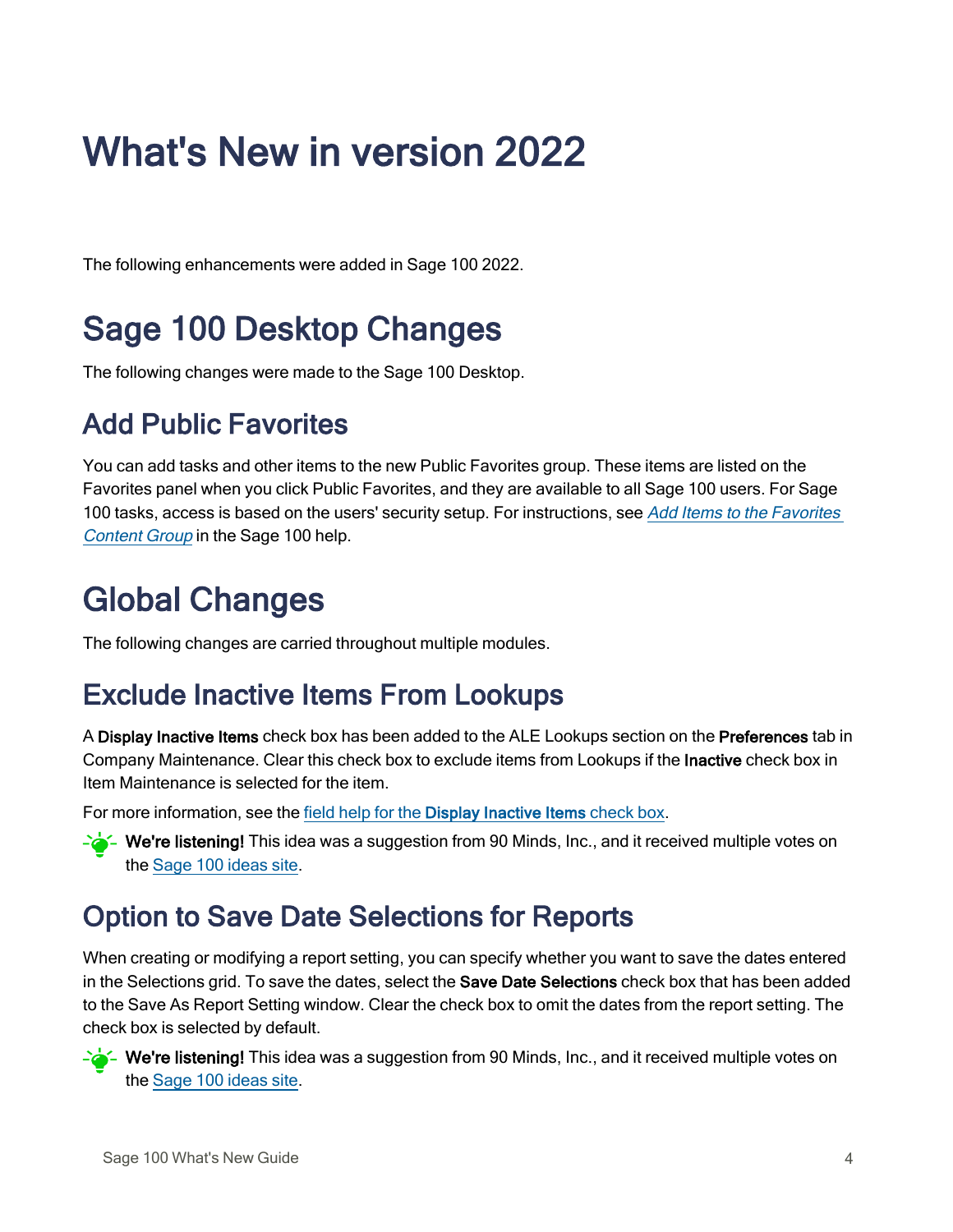### Default Years to Retain History

In module options tasks in which you can specify how many years to save history, the default setting is now five years. The minimum required number of years to retain history has not changed, and this update will not affect your existing settings.

## <span id="page-7-0"></span>Accounts Receivable

The following changes were made in the Accounts Receivable module.

### Pay Cycle Option

A new check box, Allow employees with other pay cycles for bonus and commissions, has been added to the Pay Cycle window that opens when you're updating the Commission Edit Register.

Select this check box when you're processing a pay run that falls outside of employees' regular pay cycle assigned in Employee Maintenance. For example, select the check box if employees are typically paid weekly, but you're paying a monthly bonus.

Note: This check box is available only if you're using Sage 100 Payroll version 2.22 or later.

#### Search for Quotes

A Quotes check box has been added to the Search for Open Orders window accessed from the S/Os tab in Customer Maintenance. Select this check box to find quotes for the current customer.

 $\geq$   $\leq$  Your Sage 100 business partners at work! This idea was a suggestion from 90 Minds, Inc. where "More Minds Are Better Than One."

## <span id="page-7-1"></span>Business Insights

The following views have been added to the Business Insights Explorer menu and the Production Management Explore menu. The views that are indented underneath each primary view are the secondary views available in the Explore navigation pane when you access the primary view.

- History Work Tickets View
	- History Work Ticket Steps
	- Work Ticket Line Items
	- Purchase Order Line Items PM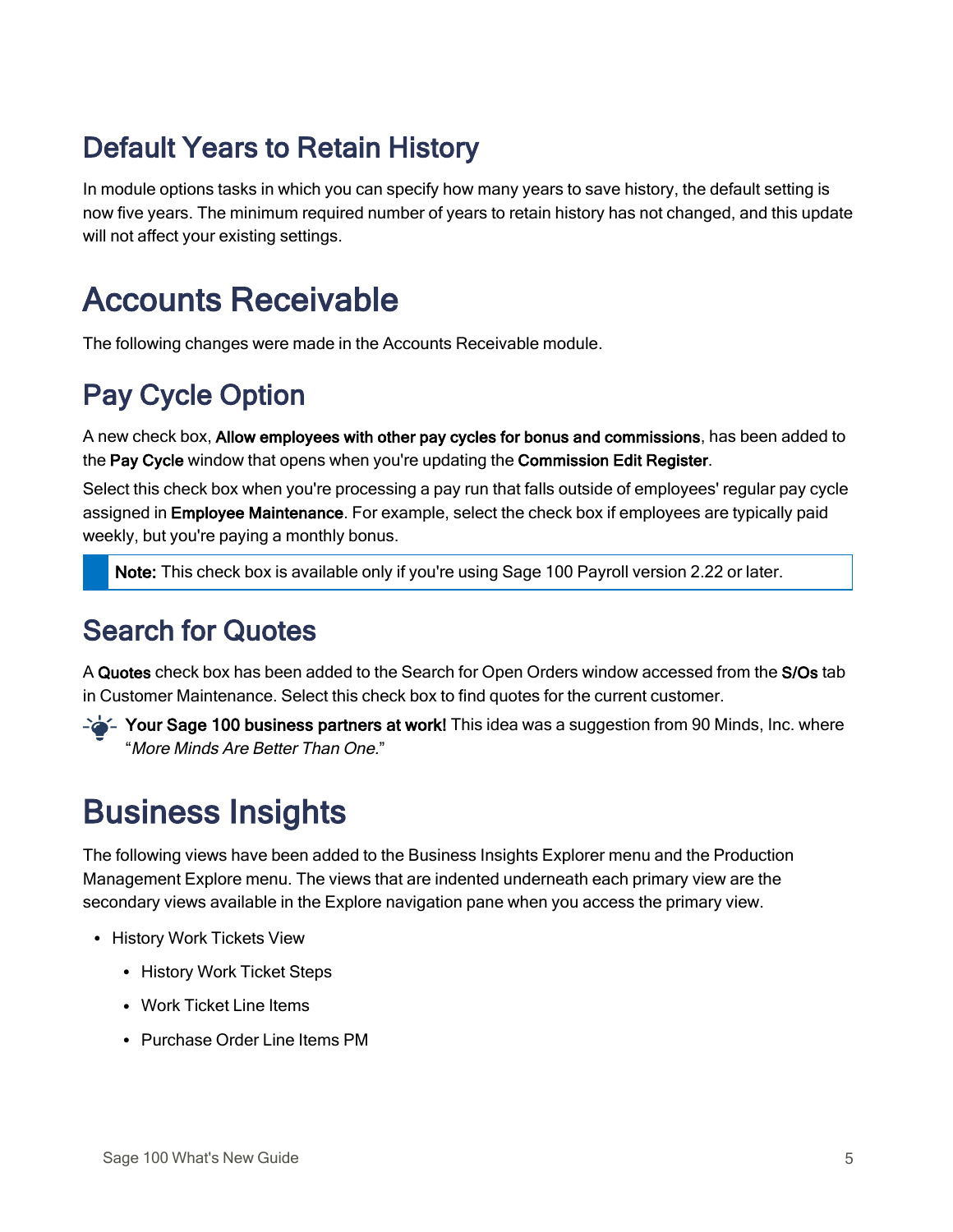- Open Work Tickets View
	- Open Work Ticket Steps
	- Work Ticket Line Items
	- Purchase Order Line Items PM
- Work Ticket Labor View
	- Open Work Tickets
	- Open Work Ticket Steps

## <span id="page-8-0"></span>Inventory Management

The following changes were made in the Inventory Management module.

#### More Options When Uploading Images

When you're uploading images in Item Maintenance, you can now use the following image types:

- JPEG
- PNG
- TIFF

You can still use the types that were previously available as well (JPG, GIF, and BMP).

 $-\epsilon$  We're listening! This idea was a suggestion on the Sage 100 [ideas](https://www5.v1ideas.com/TheSageGroupplc/Sage100ERP/) site. Visit the ideas site to share your ideas and vote for your favorites.

#### Order Type Options on Search for Sales Orders Window

When searching for orders using the Search for Sales Orders window, you can select check boxes corresponding to the order types to include in your search results. All sales order types are now available, including quotes, master orders, and repeating orders.

Also a Quoted field has been added to the bottom of the tab. The field displays the item's quantity used in Sales Order quotes.

The Search for Sales Orders Window can be accessed from Item Maintenance and Item Inquiry.

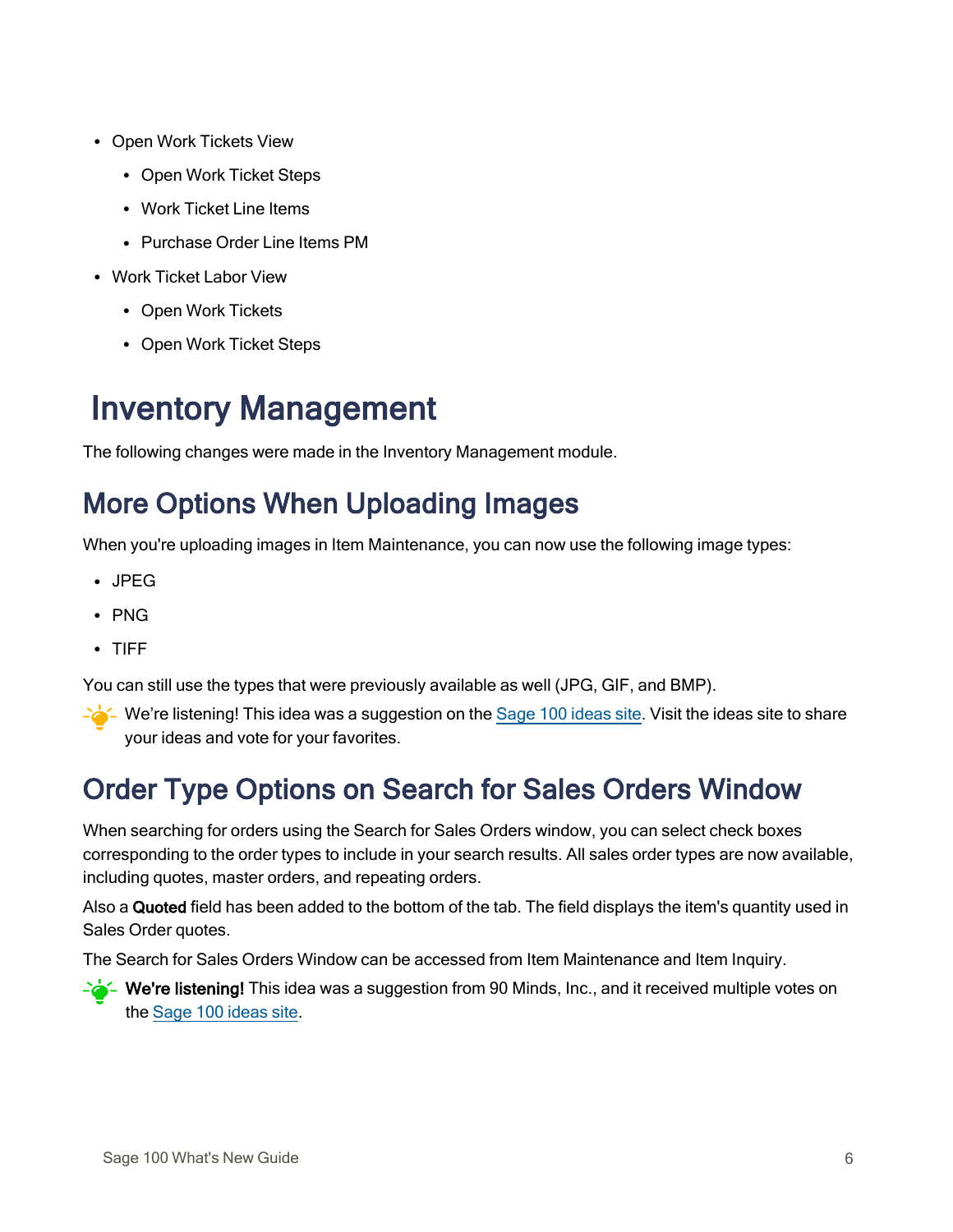### Changes Related to Production Management

The following changes, which are related to the Production Management module, were made in Inventory Management.

Note: If custom labels have been entered in the Terminology fields in Production Management Options, the custom text appears in place of the default terminology.

#### Changes in Item Maintenance

The following changes are applicable if the Production Management module is activated.

- The options in the Procurement field on the Main tab are Make to Stock, Buy to Stock, Buy to Order, and Subcontract.
- An On WT column is included in the Quantities box on the Main tab and on the Quantity tab. The column shows the total quantity being produced for the parent item on work tickets with a status of Released.
- A Req for WT column is included in the Quantities box on the Main tab and on the Quantity tab. The column shows the total quantity being consumed for the raw material on work tickets that have a Released status.

If the Include Open Work Ticket Materials as Inventory Demand check box in Production Management Options is selected, then open work tickets are also reflected in this column.

- On the Additional tab, the Template No. field appears instead of the Routing No. field.
- On the Quantity tab, the following columns have been added:
	- $\cdot$  On WT
	- $\cdot$  Req for WT
- On the Transactions tab, the following columns have been added:
	- Work Ticket No.
	- Step No.
	- Work Ticket Description
- On the Orders tab, the following have been added:
	- Work Ticket display option
	- Work Ticket No. column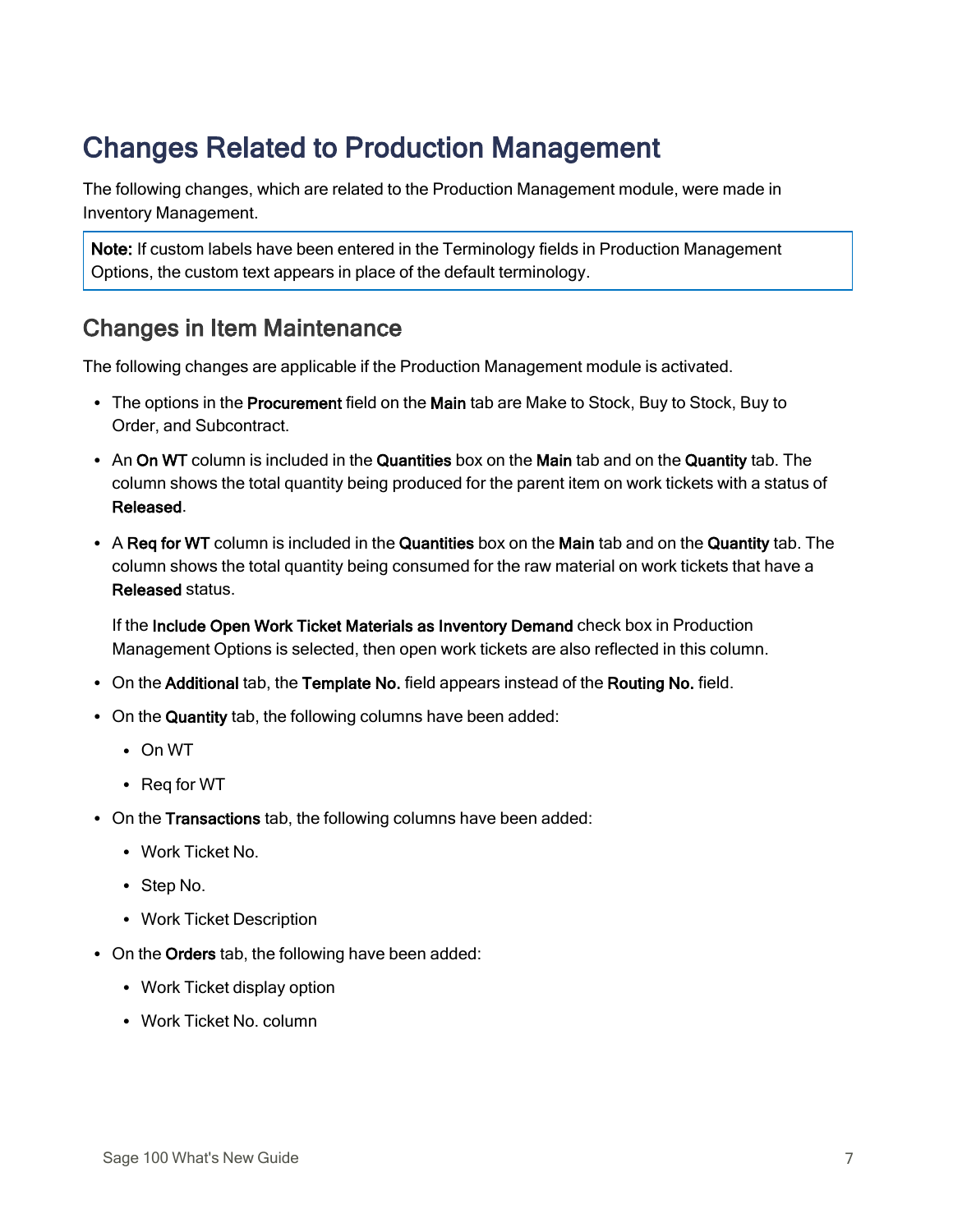- Work Ticket Description column
- Step No. column

#### Other Changes

- The text on the Configure Quantity Available Calculation window and the summary window references work tickets instead of work orders if the Production Management module is installed.
- You can choose whether to include work ticket quantities in the quantity available calculation when you're running the Inventory Management Setup Wizard if the Production Management module is installed.
- The text on the Item Status window references work tickets instead of work orders if the Production Management module is installed.
- In Product Line Maintenance, if the Production Management module is activated, the options in the Procurement field are Make to Stock, Buy to Stock, Buy to Order, Subcontract.

# <span id="page-10-0"></span>Production Management

The following changes were made in the Production Management module.

### Installing Production Management

The Production Management module is now part of the Sage 100 installation program. The module is no longer available as a separate installation.

### Setup Wizard

A new setup wizard has been added to guide you through setting up the module.

### Production Management Options

The following changes were made in Production Management Options.

- A Years to Retain Work Ticket History field has been added to the Main tab.
- A General Ledger check box has been added to the Integrate with section on the Main tab.
- A record is written to the Activity Log after Payroll data is synchronized with Production Management.
- The Dynamic Materials check box, which enables the feature, is now on the Entry tab.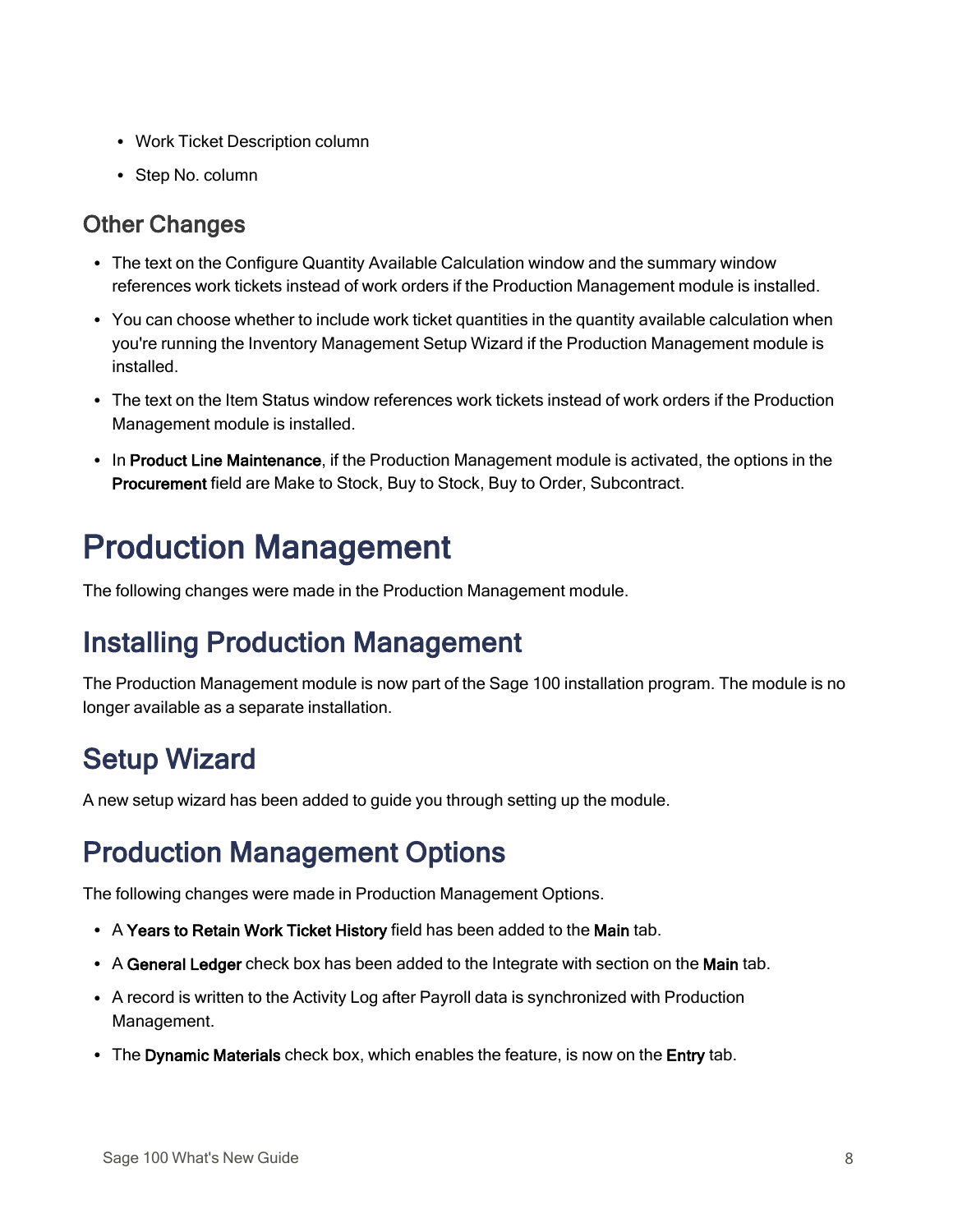• A User Defined tab has been added. This tab replaces the Miscellaneous Codes Maintenance task, which is no longer available. Use this tab to create generic code classes that are used to categorize the codes created in User Defined Info Codes Maintenance.

#### Work Ticket Template Maintenance

The following changes were made in Work Ticket Template Maintenance.

- When using the Copy From feature, you have the option to copy memos.
- On the Materials tab, the following buttons have been added: Alias Item and Item Quantity Inquiry
- An Add Attachment button has been added to the Attachments tab.

#### Employee Maintenance

The following fields were added to the Employee Maintenance window:

- Telephone Ext
- Telephone Type
- E-mail Address
- Pay Method
- Autopay Hours

#### User Defined Info Codes Maintenance

User Defined Info Codes Maintenance has replaced Miscellaneous Codes Maintenance. Use this task to create codes that can then be applied to work ticket templates. You must first create code classes on the User Defined tab in Production Management Options.

#### Attachment Category Maintenance

Attachment Category Maintenance has been added to the Setup menu. Use this task to maintain attachment category codes and descriptions.

#### Work Ticket Entry

The following changes were made in Work Ticket Entry.

- You can now create and maintain memos for work tickets and steps.
- The More button has been removed and an Attachments button has been added.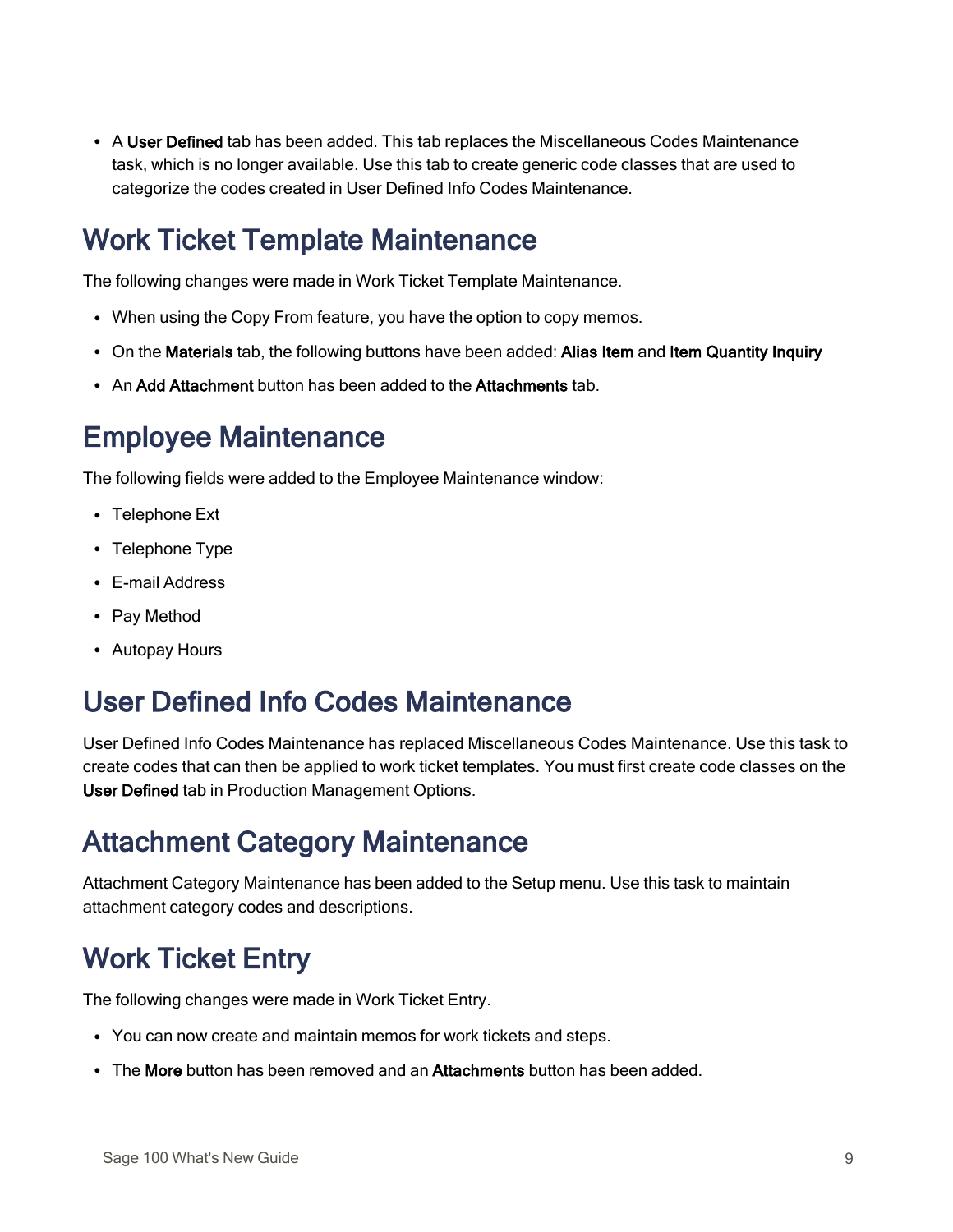- A Labor Issue Method field with a drop-down list has been added.
- A Materials Issue Method field with a drop-down list has been added.
- When creating a work ticket, bill numbers and template numbers are now entered on the Header tab. The option to copy from bills and templates has been removed from the Copy From window.
- When using the Copy From window, you now choose to copy from either an open work ticket or work ticket history.

### Labor Entry

Labor entries are now entered in a primary and secondary grid in which multiple records for the same day can be viewed and modified.

Labor entries are no longer updated to the Payroll module by updating the Periodic Labor Register. Instead, you now import labor entries into Payroll using the Labor button on the Pay Cycle window. For more information, see "Payroll [Integration](#page-12-0) Changes" (page 10).

### Materials Where-Used Inquiry

<span id="page-12-0"></span>In Materials Where-Used Inquiry, you have the option to view material usage in either work tickets or templates. Also you can sort by multiple columns.

### Payroll Integration Changes

The following changes related to integration with the Payroll module have been made in Production Management.

- The Periodic Labor Register has been renamed Periodic Labor Report. This report is no longer used to push labor entries to the Payroll module for use in Payroll Data Entry.
- Labor entries are now imported into Payroll by clicking the Labor button on the Pay Cycle window. Labor Entry records can be imported into Payroll only if Yes is selected in the (Integrate with) Payroll field in Production Management Options.

### Data Conversion for Work Order

If you're upgrading from an earlier version of Sage 100, Work Order data is included in your source company, and the Production Management module is installed in your target company, your Work Order data is converted to Production Management data.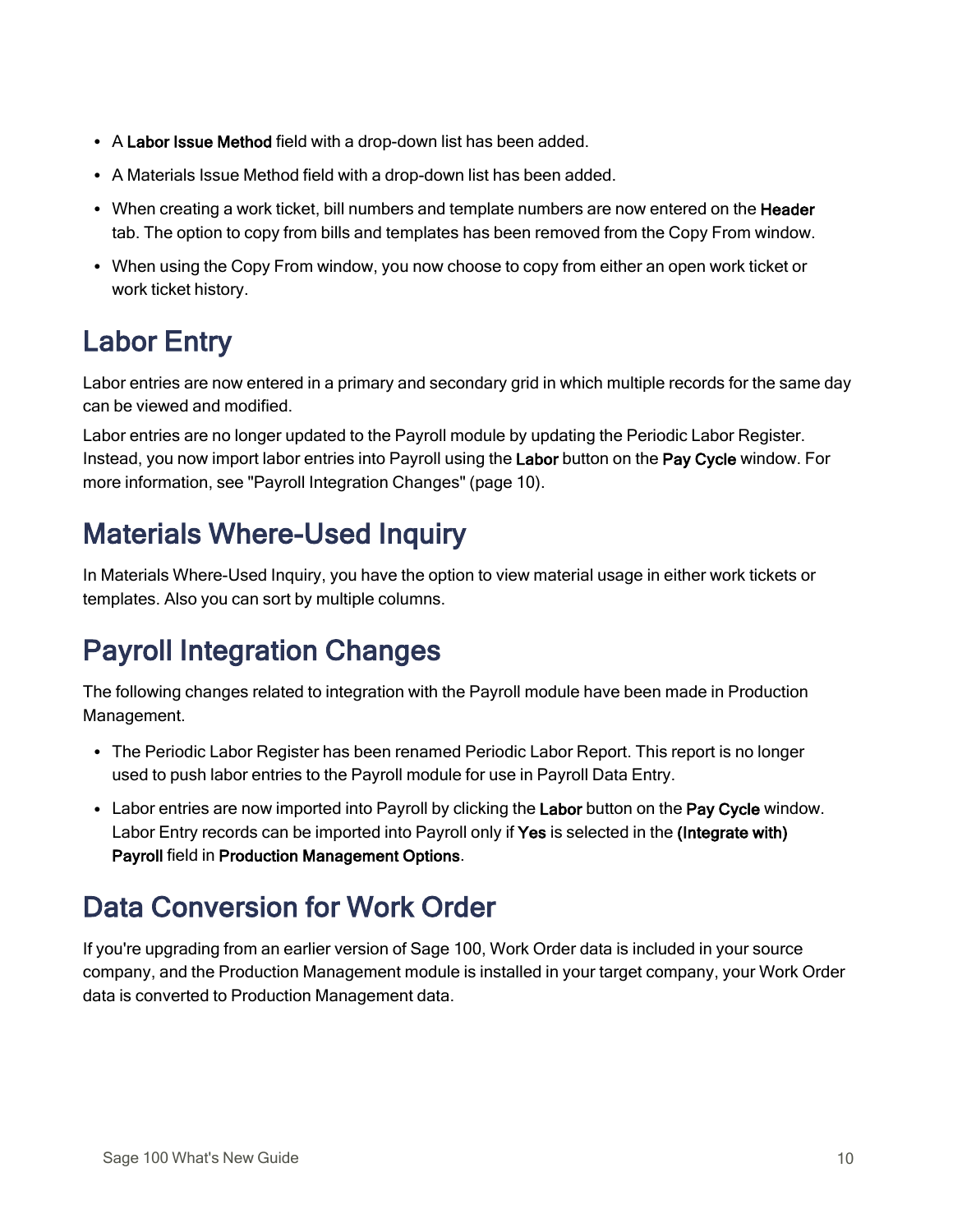Note: If you had purchase orders linked to work orders in your source data, the purchase orders will not be linked to the converted work tickets after you run conversion. You must manually relink the purchase orders.

### Data Conversion for Earlier Version of Production Management

The Production Management module code has changed from JT to PM. When you convert Production Management data from an earlier version of Sage 100, the converted company data files are changed to use the PM prefix.

Important! If you're upgrading from the standalone version of Production Management that was previously available, you must be on version 2021.x of the standalone version before upgrading to the Production Management module that is part of Sage 100 2022.

Note: Report settings saved in the standalone version of Production Management are not migrated to the version of the module available with Sage 100 2022.

## <span id="page-13-0"></span>Sage Intelligence Reporting

<span id="page-13-1"></span>Sage Intelligence Reporting now works with the 64-bit version of Sage 100 and Windows.

# Sales Order

The following changes were made in the Sales Order module.

### View Order Type, Ship Date, and Expire Date in History

The following fields have been added to the Sales Order and Quote History Inquiry window:

- Order Type
- Ship Date (for standard orders and back orders)
- Expire Date (for quotes)

These fields have also been added to the SO\_SalesOrderQuoteHistoryWrk table, so they can be added to forms.

 $-\sqrt{2}$  We're listening! This idea was a suggestion from 90 Minds, Inc., and it received multiple votes on the Sage 100 [ideas](https://www5.v1ideas.com/TheSageGroupplc/Sage100ERP/) site.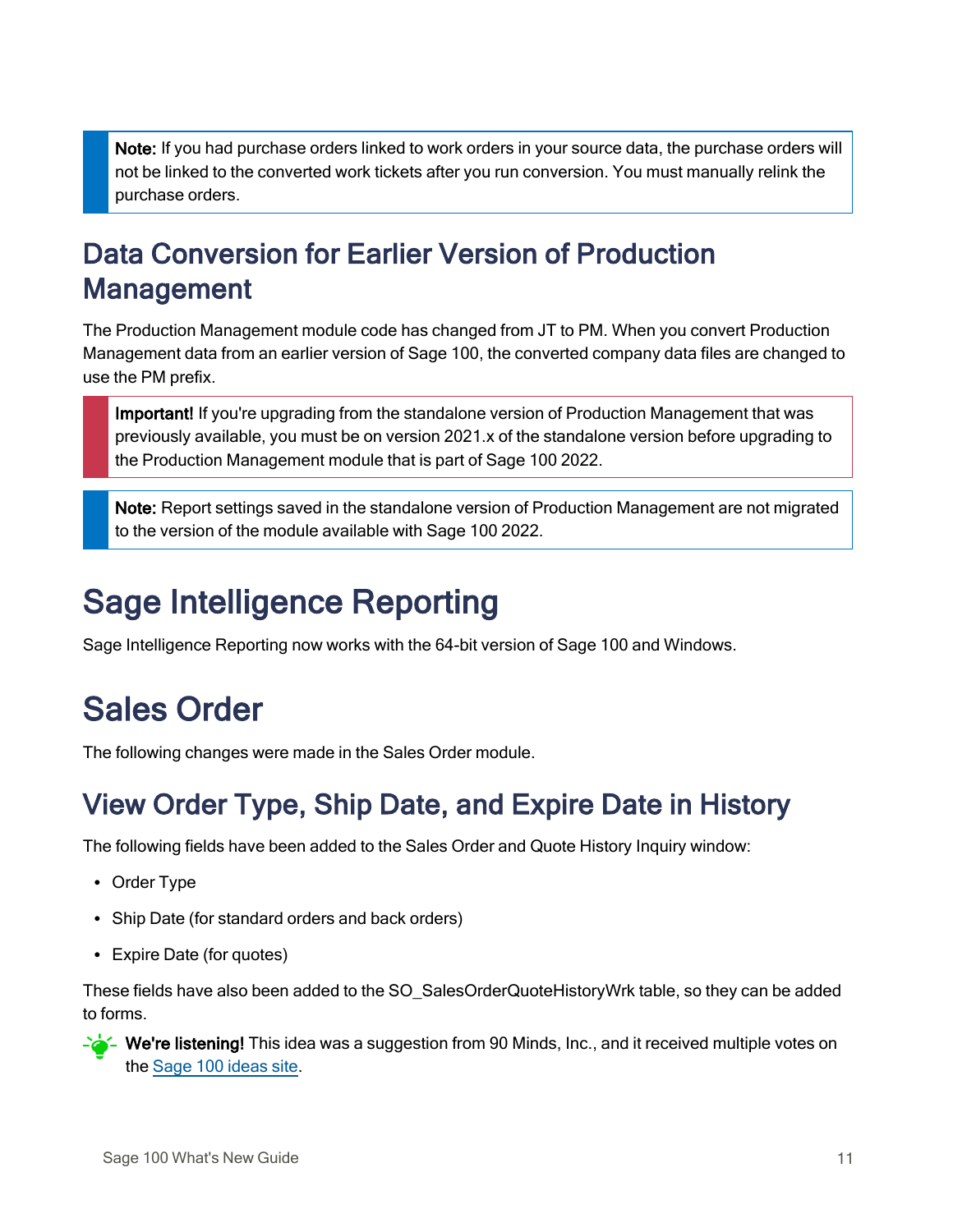## <span id="page-14-0"></span>Visual Process Flows

The following changes were made to the Visual Process Flows Designer.

- You can select multiple elements at the same time by pressing the Shift key while selecting them with your mouse. You can move and resize the elements together and create permanent groups. For more information, see Visual Process Flow [Designer](http://help-sage100.na.sage.com/2022/#Subsystems/PF/PFConcepts/Visual_Process_Flow_Designer.htm) in the Sage 100 help.
- Buttons with up/down and left/right arrows have been added to the Actions window. Use the buttons to move the Actions window to another area of the Designer window.
- Guidelines now appear when you start to move an element to help you align it with other elements in the Designer window.
- An Underline button has been added to the text formatting toolbar.
- <span id="page-14-1"></span>• You no longer have to press the Enter key to add text to an element.

## Work Order

The Production Management module has replaced Work Order. The Work Order module is no longer part of the Sage 100 installation program.

When running conversion, if your source company has Work Order data and the Production Management module is installed for version 2022, the Work Order data is converted to Production Management data.

Note: If your data includes work orders that are linked to purchase orders, you will have to manually relink the purchase orders to work tickets after you convert the data.

### <span id="page-14-2"></span>Microsoft 365

<span id="page-14-3"></span>References to Office 365, including task names, have been changed to Microsoft 365.

## Features No Longer Subscription Only

The following features were initially available only if you purchased Sage 100 through a subscription plan. They are now available to all users, regardless of whether Sage 100 was purchased as a subscription or perpetual license.

• Spell Check: A red line appears underneath misspelled words. You can right-click the word to view a list of suggestions, ignore the misspelling, or add it to your custom dictionary.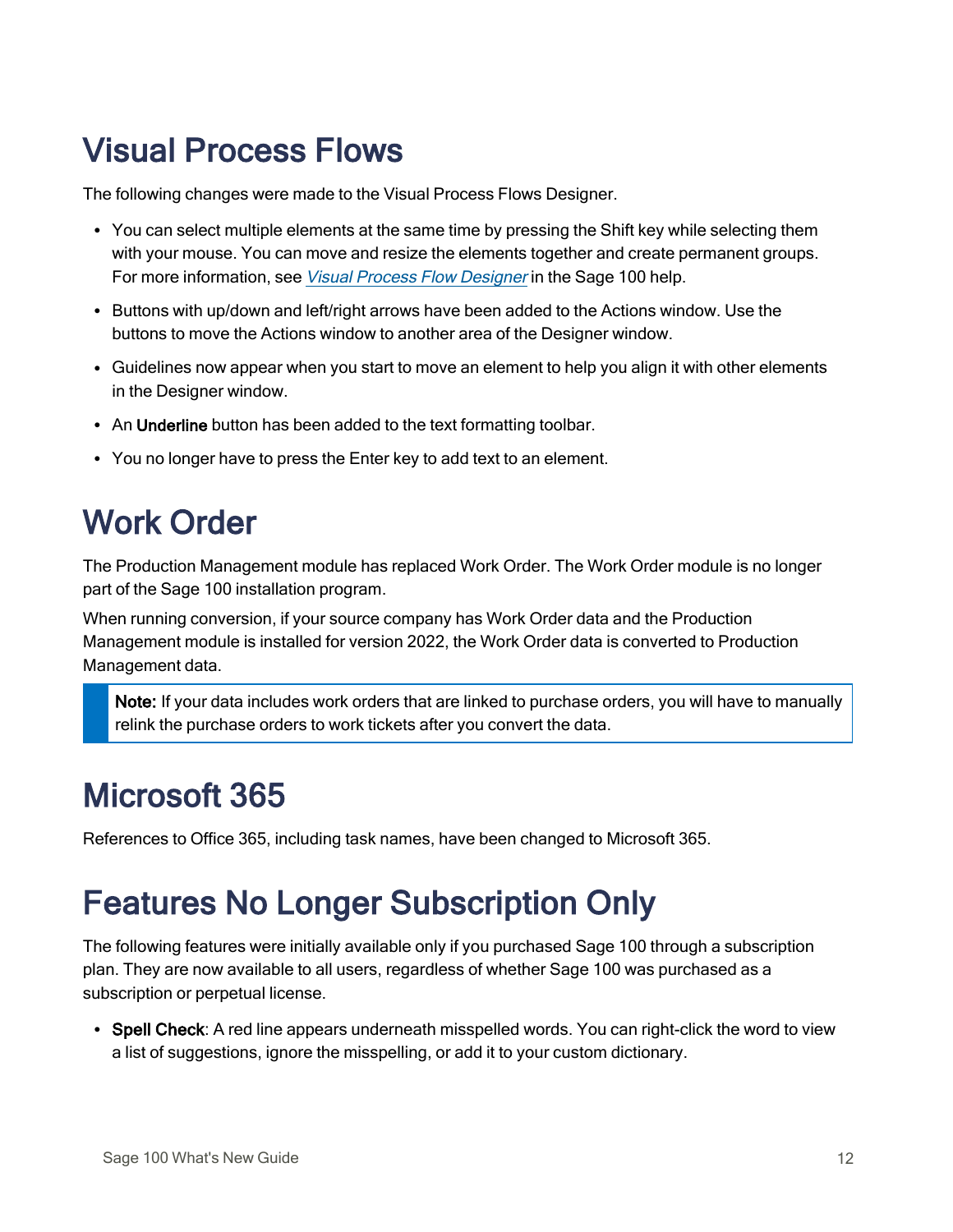- Full Text Search in Lookups: In Lookup views, in the Search list, you can select Full Text. Your search criteria is then matched against all text in the records instead of a single field.
- Theme Maintenance: This task, located on the Library Master Main menu, allows you to customize the appearance of Sage 100 windows.
- Document Date Warnings: This feature allows you to display a warning message when a user enters a date that is outside of settings defined in Company Maintenance.